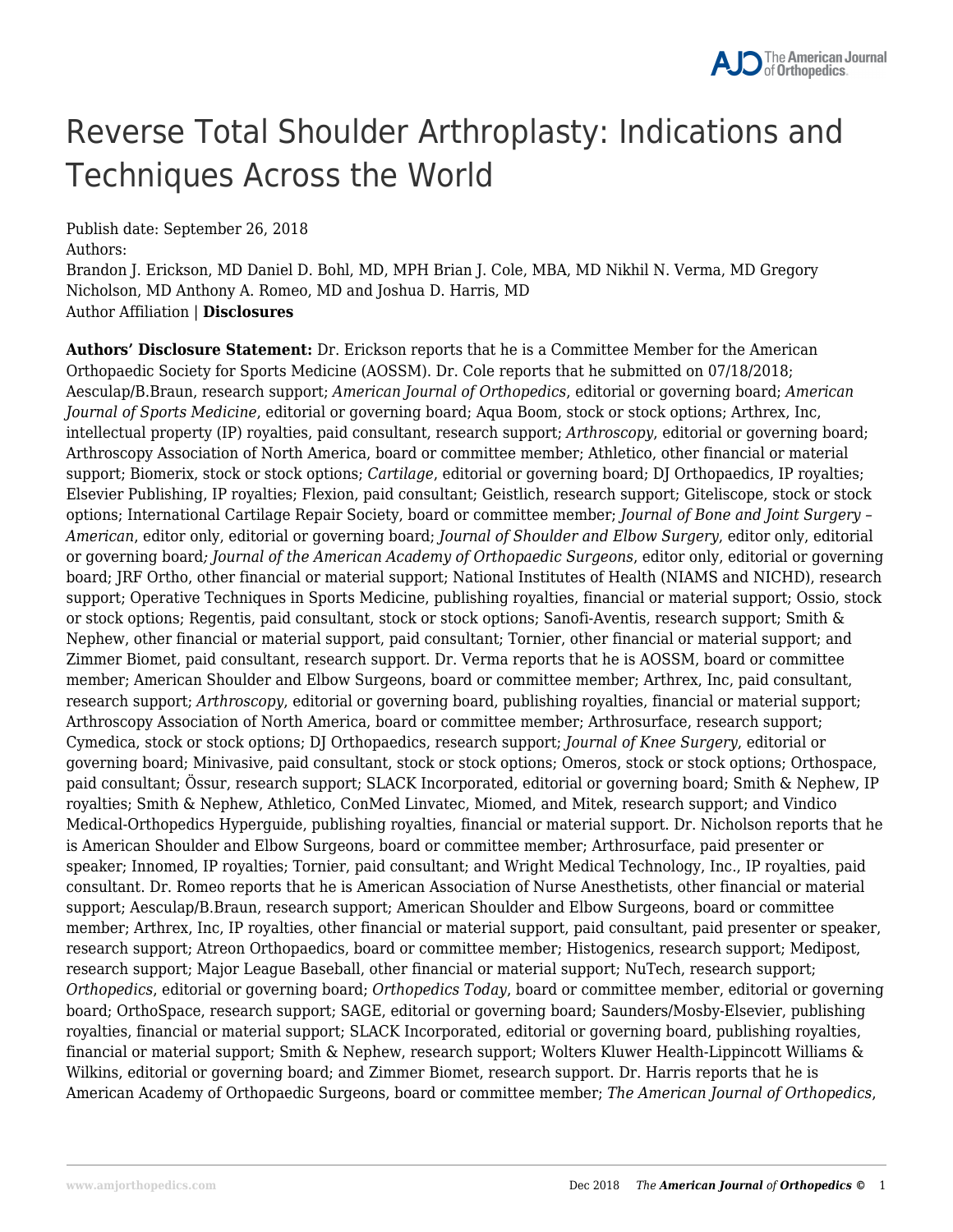editorial or governing board; AOSSM, board or committee member; *Arthroscopy*, editorial or governing board; Arthroscopy Association of North America, board or committee member; DePuy Synthes, A Johnson & Johnson Company, research support; *Frontiers In Surgery*, editorial or governing board; NIA Magellan, paid consultant; Össur, paid consultant, paid presenter or speaker; SLACK Incorporated, publishing royalties, financial or material support; and Smith & Nephew, paid consultant, paid presenter or speaker, research support. Dr. Bohl reports no actual or potential conflict of interest in relation to this article.

Dr. Erickson is an Attending Surgeon, Sports Medicine and Shoulder Division, Rothman Orthopadic Institute, New York, New York. He was a resident at the time the article was written. Dr. Bohl is an Orthopaedic Surgery Resident, Rush University; Dr. Cole, Dr. Verma, and Dr. Nicholson are Orthopaedic Surgery Attendings, Sports Medicine and Shoulder and Elbow and Sports Division, Midwest Orthopaedics, Rush University Medical Center, Chicago, Illinois. Dr. Romeo is the Managing Partner, Division Chief Shoulder & Elbow and Sports Medicine Department, and Attending Surgeon at Rothman Orthopadics Institute, New York, New York. Dr. Harris is an Orthopaedic Surgery Attending, Sports Medicine Department, Houston Methodist Hospital, Houston, Texas.

Address correspondence to: Brandon J. Erickson, MD, Rothman Orthopaedic Institute, 658 White Plains Road, Tarrytown, NY, 10591 (tel, 800-321-9999; email, brandon.j.erickson@gmail.com).

*Am J Orthop*. 2018;47(9). Copyright Frontline Medical Communications Inc. 2018. All rights reserved.

### **Take-Home Points**

- RTSA is an effective treatment for rotator cuff tear arthropathy (the most common reason patients undergo RTSA).
- While there has been a plethora of literature surrounding outcomes of RTSA over the past several years, the methodological quality of this literature has been limited.
- Similarly, this study found the number of publications surrounding RTSA is increasing each year while the average methodological quality of these studies is decreasing.
- Females undergo RTSA more commonly than males, and the average age of patients undergoing RTSA is 71 years.
- Interestingly, patients' postoperative external rotation was higher in studies out of North America compared to other continents. Further research into this area is needed to understand more about this finding.

Reverse total shoulder arthroplasty (RTSA) is a common procedure with indications including rotator cuff tear

arthropathy, proximal humerus fractures, and others. $^{1,2}_{-}$  Studies have shown excellent, reliable, short- and midterm outcomes in patients treated with RTSA for various indications. $^{_{35}}$  Al-Hadithy and colleagues $^6$  reviewed 41 patients who underwent RTSA for pseudoparalysis secondary to rotator cuff tear arthropathy and, at a mean follow-up of 5 years, found significant improvements in range of motion (ROM) as well as age-adjusted Constant and Oxford Outcome scores. Similarly, Ross and colleagues $^7$  evaluated outcomes of RTSA in 28 patients in whom RTSA was performed for 3- or 4-part proximal humerus fractures, and found both good clinical and radiographic outcomes with no revision surgeries at a mean follow-up of 54.9 months. RTSA is performed across the world, with specific implant designs, specifically humeral head inclination, but is more common in some areas when compared with others.  $\frac{3.8.9}{ }$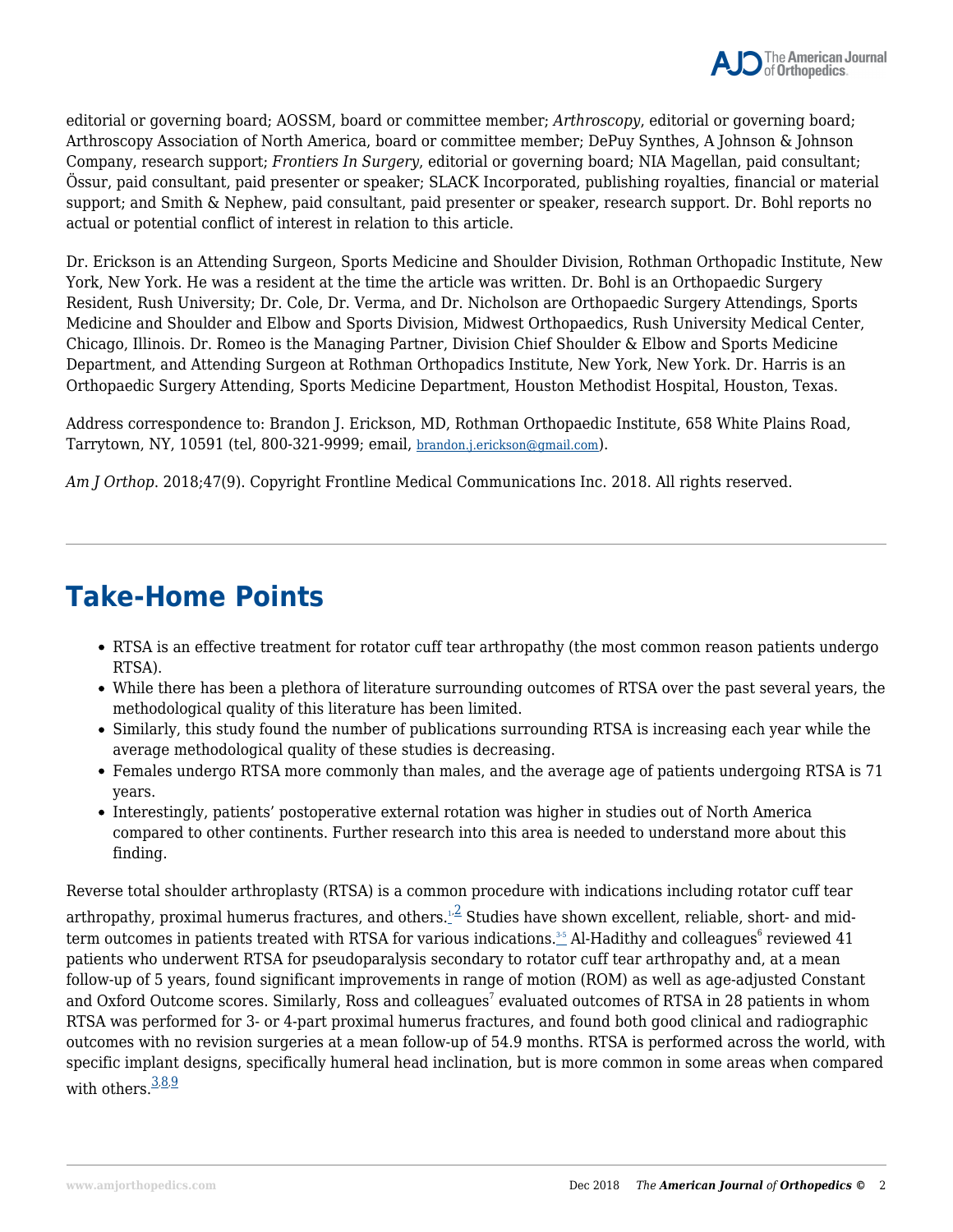

The number of RTSAs performed has steadily increased over the past 20 years, with recent estimates of approximately 20,000 RTSAs performed in the United States in 2011.<sup>10,11</sup> However, there is little information about the similarities and differences between those patients undergoing RTSA in various parts of the world regarding surgical indications, patient demographics, and outcomes. The purpose of this study is to perform a systematic review and meta-analysis of the RTSA body of literature to both identify and compare characteristics of studies published (level of evidence, whether a conflict of interest existed), patients analyzed (age, gender), and surgical indications performed across both continents and countries. Essentially, the study aims to answer the question, "Across the world, are we treating the same patients?" The authors hypothesized that there would be no significant differences in RTSA publications, subjects, and indications based on both the continent and country of publication.

## **Methods**

A systematic review was conducted according to PRISMA (Preferred Reporting Items for Systematic reviews and Meta-Analyses) guidelines using a PRISMA checklist.<sup>12</sup> A systematic review registration was performed using PROSPERO, the international prospective register of systematic reviews (registration number  $CRD42014010578$ .<sup>13</sup> Two reviewers independently conducted the search on March 25, 2014, using the following databases: Medline, Cochrane Central Register of Controlled Trials, SportDiscus, and CINAHL. The electronic search citation algorithm utilized was: (((((reverse[Title/Abstract]) AND shoulder[Title/Abstract]) AND arthroplasty[Title/Abstract]) NOT arthroscopic[Title/Abstract]) NOT cadaver[Title/Abstract]) NOT biomechanical[Title/Abstract]. English language Level I to IV evidence (2011 update by the Oxford Centre for Evidence-Based Medicine<sup>14</sup>) clinical studies were eligible. Medical conference abstracts were ineligible for inclusion. All references within included studies were cross-referenced for inclusion if missed by the initial search with any additionally located studies screened for inclusion. Duplicate subject publications within separate unique studies were not reported twice, but rather the study with longer duration follow-up or, if follow-up was equal, the study with the greater number of patients was included. Level V evidence reviews, letters to the editor, basic science, biomechanical and cadaver studies, total shoulder arthroplasty (TSA) papers, arthroscopic shoulder surgery papers, imaging, surgical techniques, and classification studies were excluded.

A total of 255 studies were identified, and, after implementation of the exclusion criteria, 103 studies were included in the final analysis (**Figure 1**). Subjects of interest in this systematic review underwent RTSA for one of many indications including rotator cuff tear arthropathy, osteoarthritis, rheumatoid arthritis, posttraumatic arthritis, instability, revision from a previous RTSA for instability, infection, acute proximal humerus fracture, revision from a prior proximal humerus fracture, revision from a prior hemiarthroplasty, revision from a prior TSA, osteonecrosis, pseudoparalysis, tumor, and a locked shoulder dislocation. There was no minimum follow-up or rehabilitation requirement. Study and subject demographic parameters analyzed included year of publication, years of subject enrollment, presence of study financial conflict of interest, number of subjects and shoulders, gender, age, body mass index, diagnoses treated, and surgical positioning. Clinical outcome scores sought were the DASH (Disability of the Arm, Shoulder, and Hand), SPADI (Shoulder Pain And Disability Index), Absolute Constant, ASES (American Shoulder and Elbow Score), KSS (Korean Shoulder Score), SST-12 (Simple Shoulder Test), SF-12 (12-item Short Form), SF-36 (36-item Short Form), SSV (Subjective Shoulder Value), EQ-5D (EuroQol-5 Dimension), SANE (Single Assessment Numeric Evaluation), Rowe Score for Instability, Oxford Instability Score, UCLA (University of California, Los Angeles) activity score, Penn Shoulder Score, and VAS (visual analog scale). In addition, ROM (forward elevation, abduction, external rotation, internal rotation) was analyzed. Radiographs and magnetic resonance imaging data were extracted when available. The methodological quality of the study was evaluated using the MCMS (Modified Coleman Methodology Score).<sup>15</sup>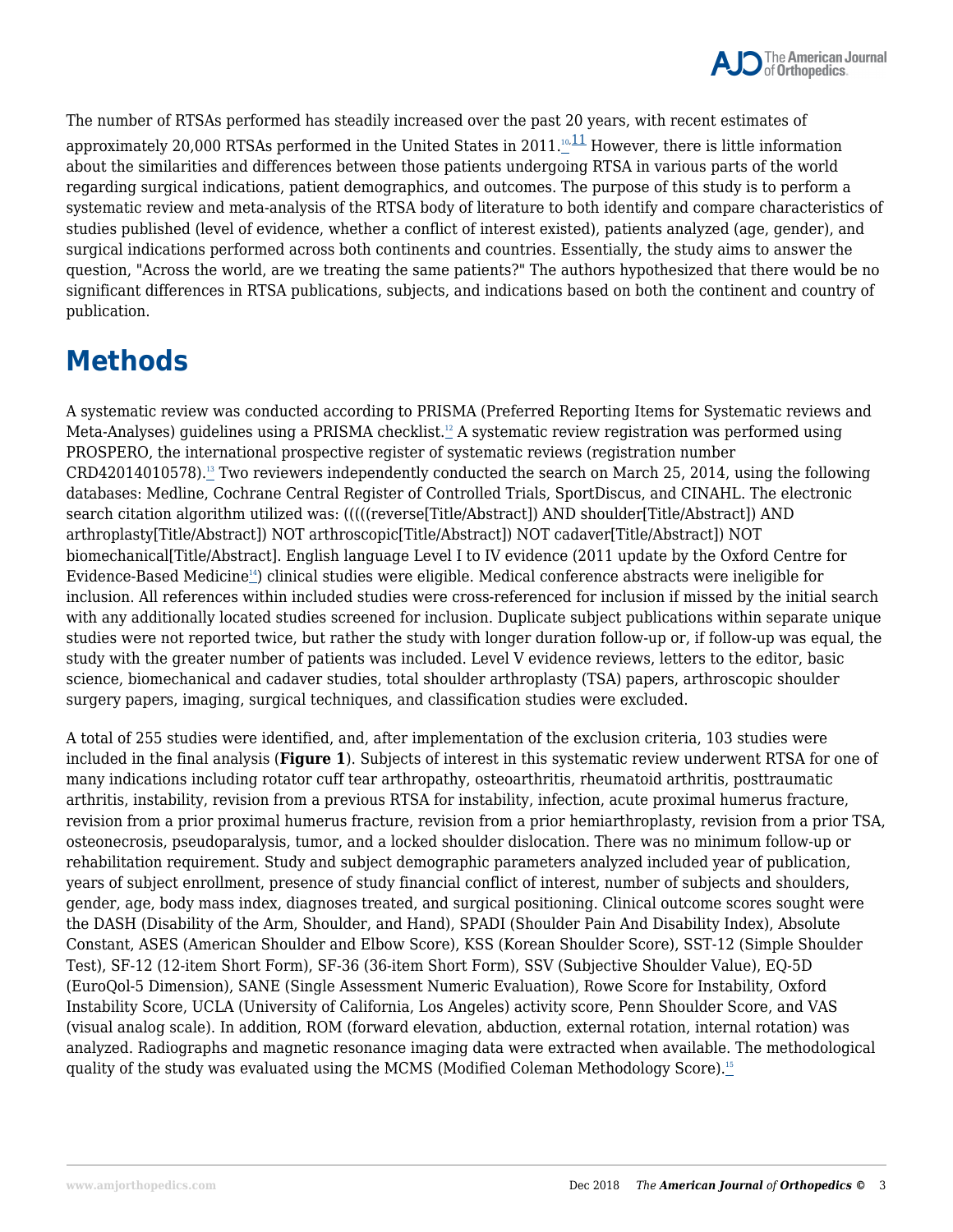### **Statistical Analysis**

First, the number of publications per year, level of evidence, and Modified Coleman Methodology Score were tested for association with the calendar year using linear regression. Second, demographic data were tested for association with the continent using Pearson's chi-square test or ANOVA. Third, indications were tested for association with the continent using Fisher's exact test. Finally, clinical outcome scores and ROM were tested for association with the continent using ANOVA. Statistical significance was extracted from studies when available. Statistical significance was defined as *P* < .05.

### **Results**

There were 103 studies included in the analysis (Figure 1). A total of 8973 patients were included, 62% of whom were female with a mean age of 70.9 ± 6.7 years (**Table 1**). The average follow-up was 34.3 ± 19.3 months. North America had the overall greatest total number of publications on RTSA, followed by Europe (**Figure 2**). The total yearly number of publications increased by a mean of 1.95 publications each year (*P* < .001). There was no association between the mean level of evidence with the year of publication (*P* = .296) (**Figure 3**). Overall, the rating of studies was poor for the MCMS (mean  $36.9 \pm 8.7$ ). The MCMS decreased each year by a mean of 0.76 points (*P* = .037) (**Figure 4**).

In studies that reported press-fit vs cemented prostheses, the highest percentage of press-fit prostheses compared with cemented prostheses was seen in Australia (84% press-fit), whereas the highest percentage of cemented prostheses was seen in North America (89% cemented). A higher percentage of studies from North America had a financial conflict of interest (COI) than did those from other countries (54% had a COI).

Rotator cuff tear arthropathy was the most common indication for RTSA overall in 5459 patients, followed by pseudoparalysis in 1352 patients (**Tables 2 and 3**). While studies in North America reported rotator cuff tear arthropathy as the indication for RTSA in 4418 (75.8%) patients, and pseudoparalysis as the next most common indication in 535 (9.2%) patients, studies from Europe reported rotator cuff tear arthropathy as the indication in 895 (33.5%) patients, and pseudoparalysis as the indication in 795 (29.7%) patients. Studies from Asia also had a relatively even split between rotator cuff tear arthropathy and pseudoparalysis (45.3% vs 37.8%), whereas those from Australia were mostly rotator cuff tear arthropathy (77.7%).

The ASES, SST-12, and VAS scores were the most frequently reported outcome scores in studies from North America, whereas the Absolute Constant score was the most common score reported in studies from Europe (**Table 4**). Studies from North America reported significantly higher postoperative external rotation (34.1° ± 13.3° vs  $19.3$ °  $\pm$  8.9°) ( $P < .001$ ) and a greater change in flexion (69.0°  $\pm$  24.5° vs  $56.3$ °  $\pm$ /- 11.3°) ( $P = .004$ ) compared with studies from Europe (**Table 5**).

### **Discussion**

RTSA is a common procedure performed in many different areas of the world for a variety of indications. The study hypotheses were partially confirmed, as there were no significant differences seen in the characteristics of the studies published and patients analyzed; although, the majority of studies from North America reported rotator cuff tear arthropathy as the primary indication for RTSA, whereas studies from Europe were split between rotator cuff tear arthropathy and pseudoparalysis as the primary indication. Hence, based on the current literature the study proved that we are treating the same patients. Despite this finding, we may be treating them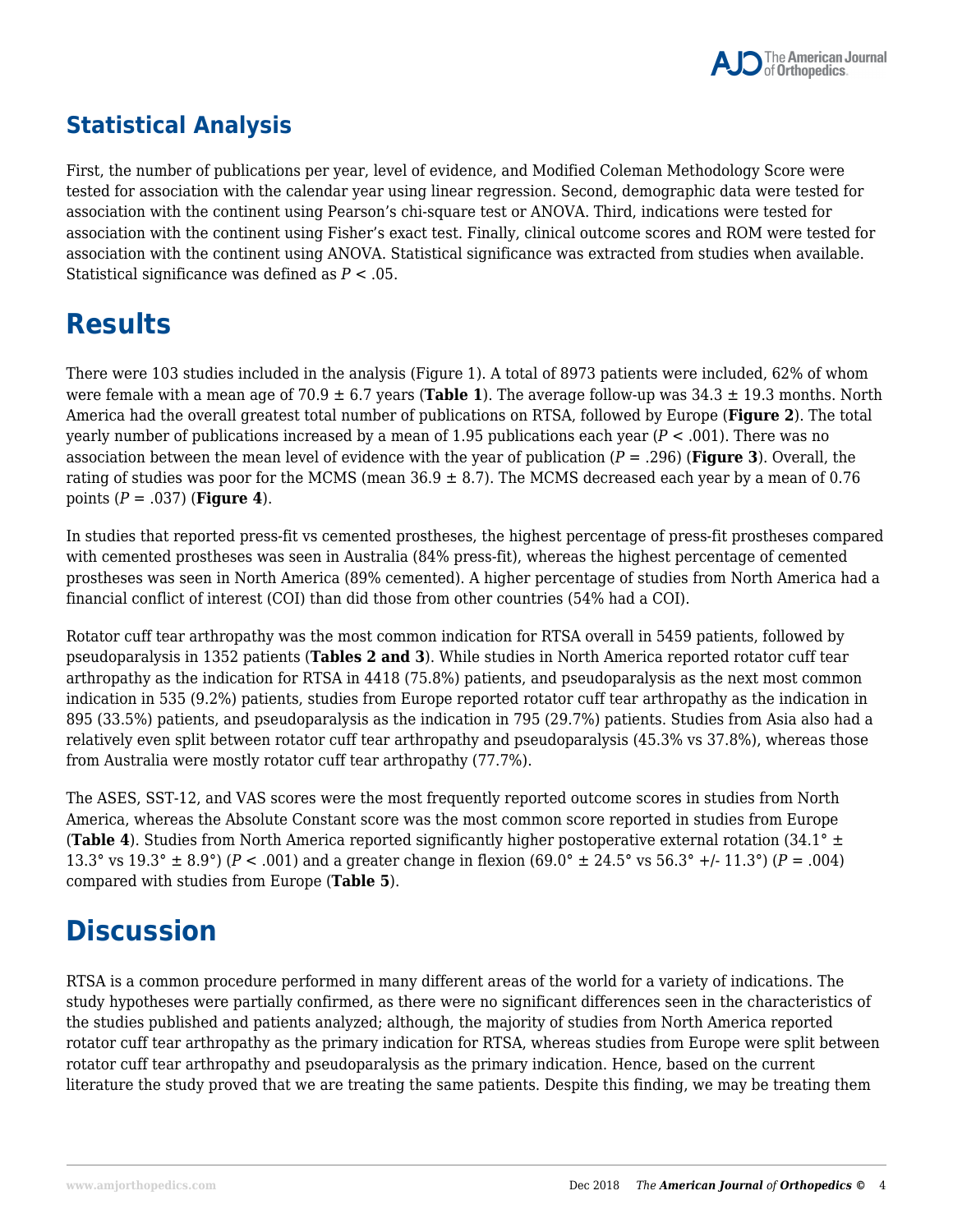

for different reasons with an RTSA.

RTSA has become a standard procedure in the United States, with  $>$ 20,000 RTSAs performed in 2011.<sup>10</sup> This number will continue to increase as it has over the past 20 years given the aging population in the United States, as well as the expanding indications for  $RTSA$ <sup>11</sup> Indications of RTSA have become broad, although the main indication remains as rotator cuff tear arthropathy (>60% of all patients included in this study), and pseudoparalysis (>15% of all patients included in this study). Results for RTSA for rotator cuff tear arthropathy and pseudoparalysis have been encouraging.<sup>16,17</sup> Frankle and colleagues<sup>16</sup> evaluated 60 patients who underwent RTSA for rotator cuff tear arthropathy at a minimum of 2 years follow-up (average, 33 months). The authors found significant improvements in all measured clinical outcome variables (*P* < .0001) (ASES, mean function score, mean pain score, and VAS) as well as ROM, specifically forward flexion increased from 55° to 105.1°, and abduction increased from  $41.4^{\circ}$  to  $101.8^{\circ}$ . Similarly, Werner and colleagues<sup>17</sup> evaluated 58 consecutive patients who underwent RTSA for pseudoparalysis secondary to irreparable rotator cuff dysfunction at a mean follow-up of 38 months. Overall, significant improvements (*P* < .0001) were seen in the SSV score, relative Constant score, and Constant score for pain, active anterior elevation (42° to 100° following RTSA), and active abduction (43° to 90° following RTSA).

It is essential to understand the similarities and differences between patients undergoing RTSA in different parts of the world so the literature from various countries can be compared between regions, and conclusions extrapolated to the correct patients. For example, an interesting finding in this study is that the majority of patients in North America have their prosthesis cemented whereas the majority of patients in Australia have their prosthesis press-fit. While the patients each continent is treating are not significantly different (mostly older women), the difference in surgical technique could have implications in long- or short-term functional outcomes. Prior studies have shown no difference in axial micromotion between cemented and press-fit humeral components, but the clinical implications surrounding this are not well defined.<sup>18</sup> Small series comparing cementless to cemented humeral prosthesis in RTSA have found no significant differences in clinical outcomes or postoperative ROM, but larger series are necessary to validate these outcomes.<sup>19</sup> However, studies have shown lower rates of postoperative infections in patients who receive antibiotic-loaded cement compared with those who receive plain bone cement following RTSA.<sup>20</sup>

Similarly, as the vast majority of patients in North America had an RTSA for rotator cuff arthropathy (75.8%) whereas those from Europe had RTSA almost equally for rotator cuff arthropathy (33.5%) and pseudoparalysis (29.7%), one must ensure similar patient populations before attempting to extrapolate results of a study from a different country to patients in other areas. Fortunately, the clinical results following RTSA for either indication have been good. $6,21,22$ 

One final point to consider is the cost effectiveness of the implant. Recent evidence has shown that RTSA is associated with a higher risk for in-hospital death, multiple perioperative complications, prolonged hospital stay, and increased hospital cost when compared with  $TSA.2^3$  This data may be biased as the patient selection for RTSA varies from that of TSA, but it is a point that must be considered. Other studies have shown that an RTSA is a costeffective treatment option for treating patients with rotator cuff tear arthropathy, and is a more cost-effective option in treating rotator cuff tear arthropathy than hemiarthroplasty.<sup>24,25</sup> Similarly, RTSA offers a more costeffective treatment option with better outcomes for patients with acute proximal humerus fractures when compared with open reduction internal fixation and hemiarthroplasty.<sup>26</sup> However, TSA is a more cost-effective treatment option than RTSA for patients with glenohumeral osteoarthritis. $\mathbb{Z}$  With changing reimbursement in healthcare, surgeons must scrutinize not only anticipated outcomes with specific implants but the cost effectiveness of these implants as well. Further cost analysis studies are necessary to determine the ideal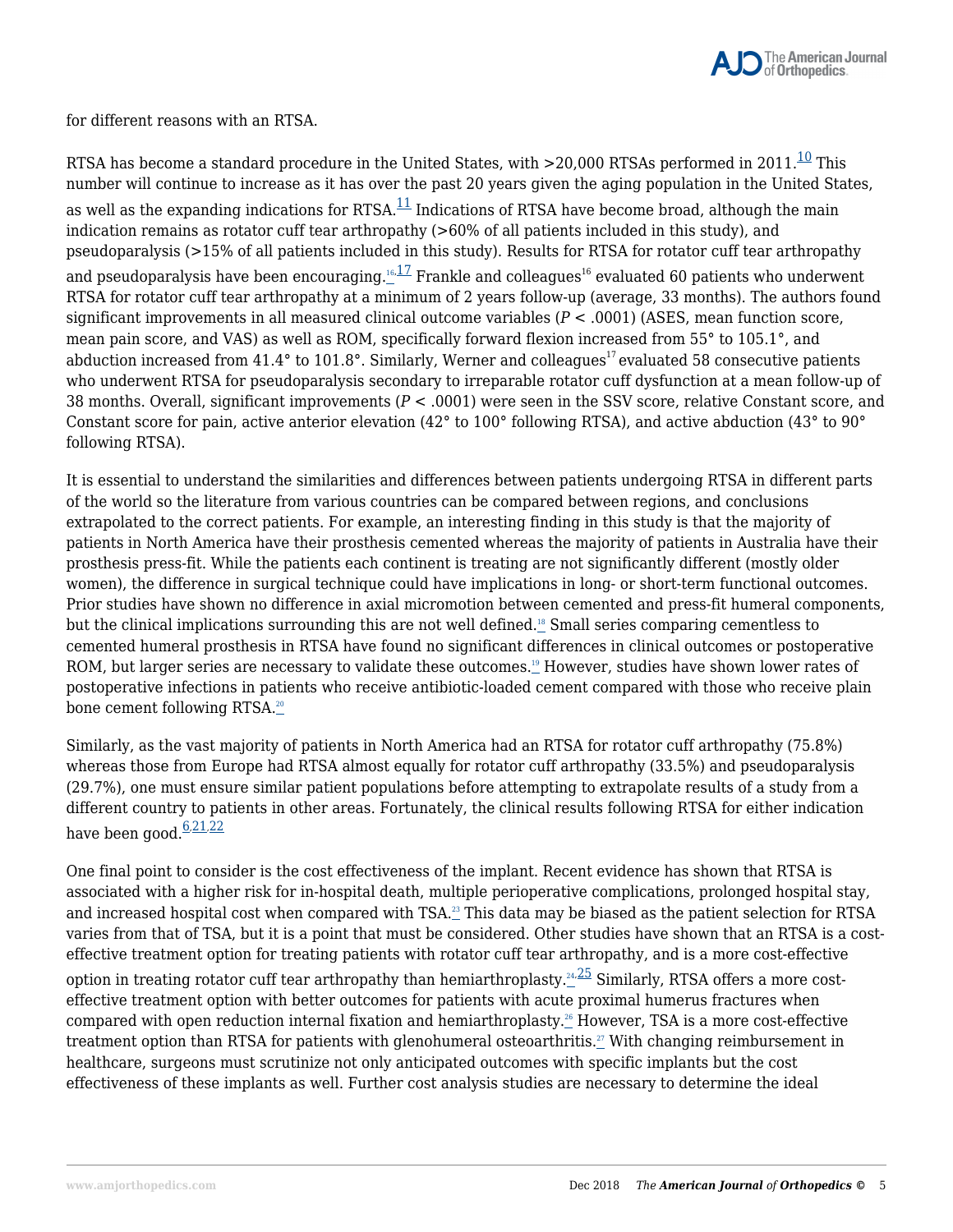

candidate for an RTSA.

### **Limitations**

Despite its extensive review of the literature, this study had several limitations. While 2 independent authors searched for studies, it is possible that some studies were missed during the search process, introducing possible selection bias. No abstracts or unpublished works were included which could have introduced publication bias. Several studies did not report all variables the authors examined, and this could have skewed some of the results since the reporting of additional variables could have altered the data to show significant differences in some measured variables. As outcome measures for various pathologies were not compared, conclusions cannot be drawn on the best treatment option for various indications. As case reports were included, this could have lowered both the MCMS as well as the average in studies reporting outcomes. Furthermore, given the overall poor quality of the underlying data available for this study, the validity/generalizability of the results could be limited as the level of evidence of this systematic review is only as high as the studies it includes. There are subtle differences between rotator cuff arthropathy and pseudoparalysis, and some studies may have classified patients differently than others, causing differences in indications. Finally, as the primary goal of this study was to report on demographics, no evaluation of concomitant pathology at the time of surgery or rehabilitation protocols was performed.

### **Conclusion**

The quantity, but not the quality of RTSA studies is increasing. Indications for RTSA varied by continent although most patients underwent RTSA for rotator cuff arthropathy. The majority of patients undergoing RTSA are female over the age of 60 years for a diagnosis of rotator cuff arthropathy with pseudoparalysis.

*This paper will be judged for the Resident Writer's Award.*

# **Key Info**

## **Figures/Tables**

Figures / Tables:

**erickson0918\_f1.jpg**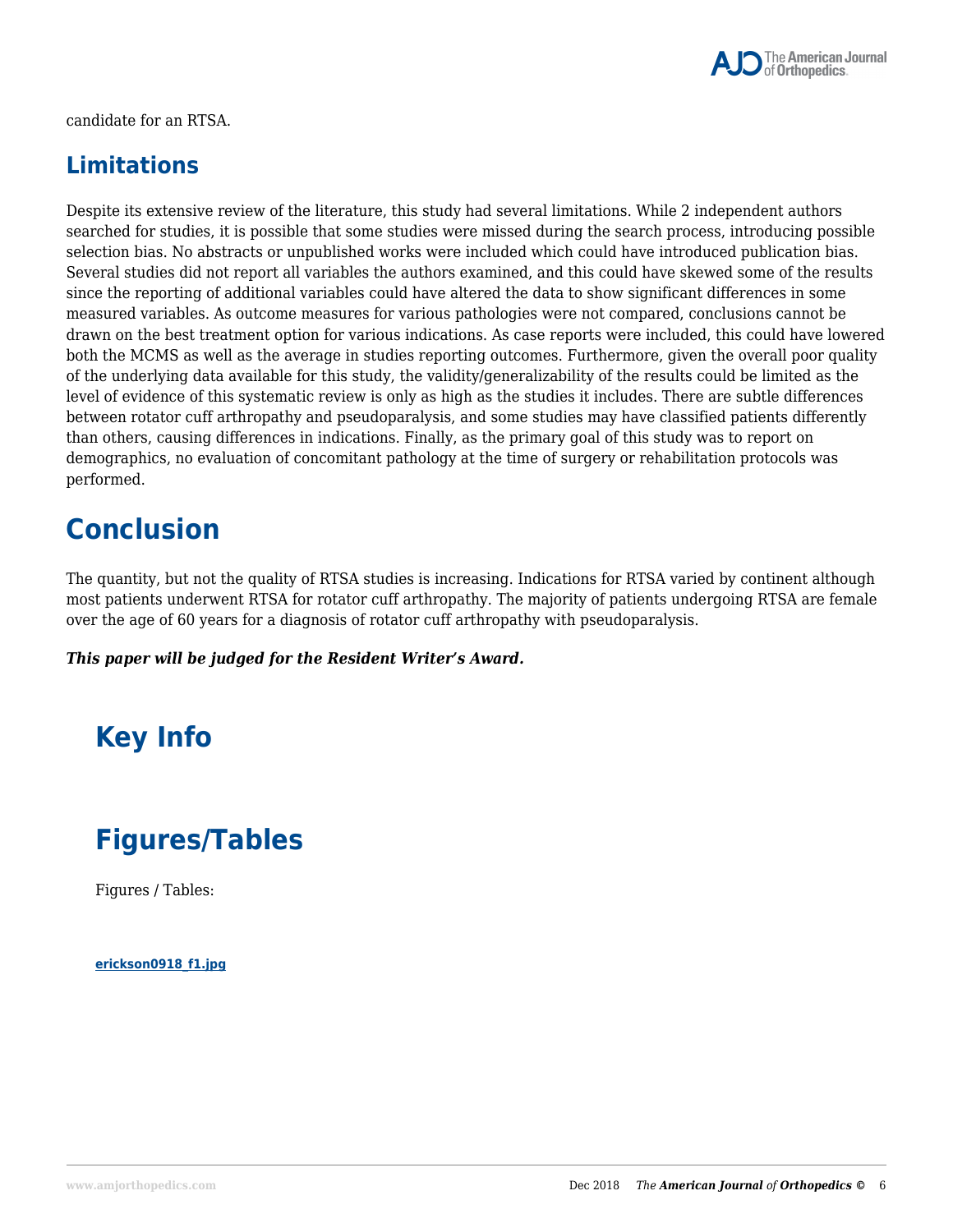



Figure 1. Preferred Reporting Items for Systematic reviews and Meta-Analyses (PRISMA) flowchart demonstrating search strategy.

Abbreviations: RTSA, reverse total shoulder arthroplasty; TSA, total shoulder arthroplasty.

#### **erickson0918\_f2.jpg**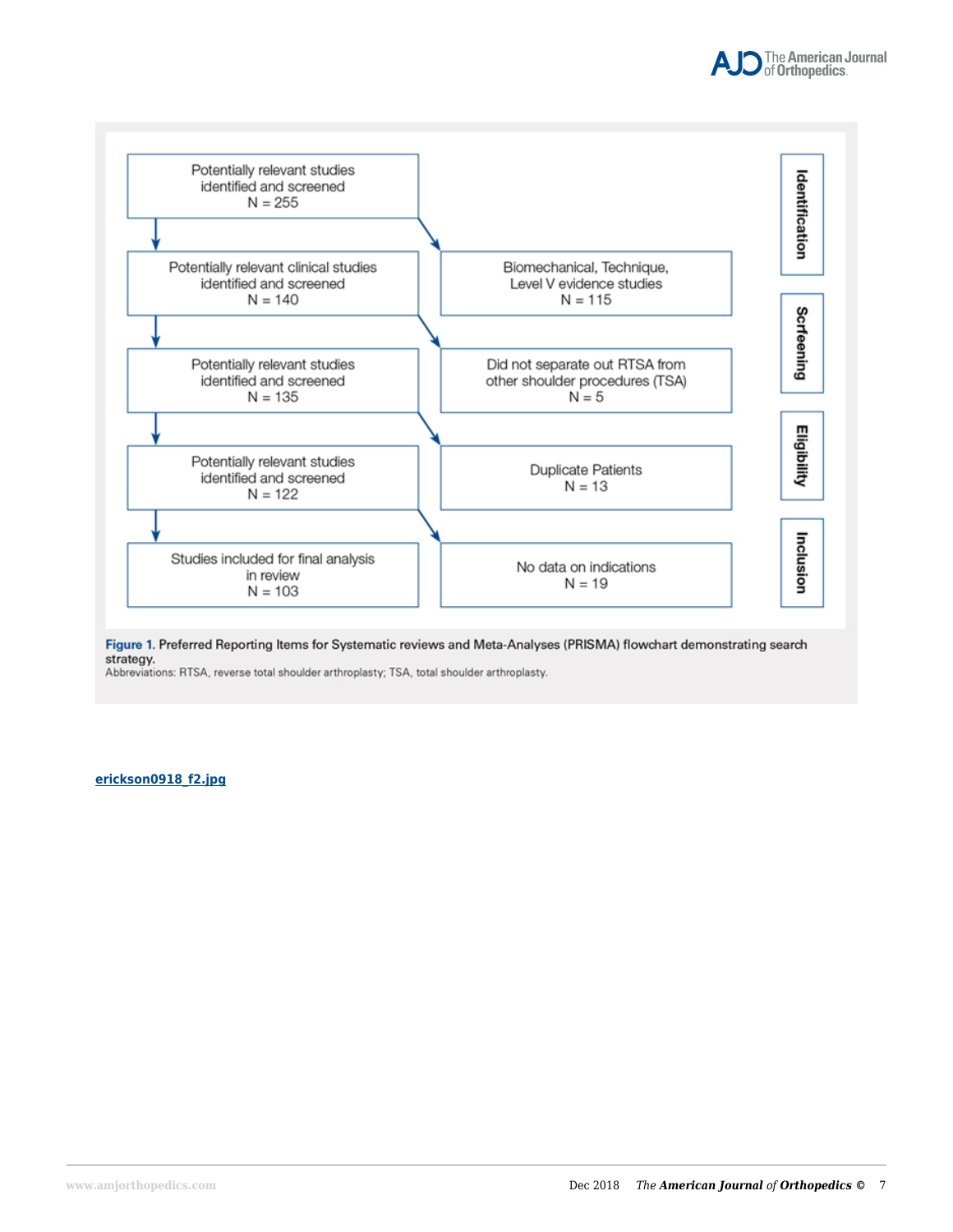



#### **erickson0918\_f3.jpg**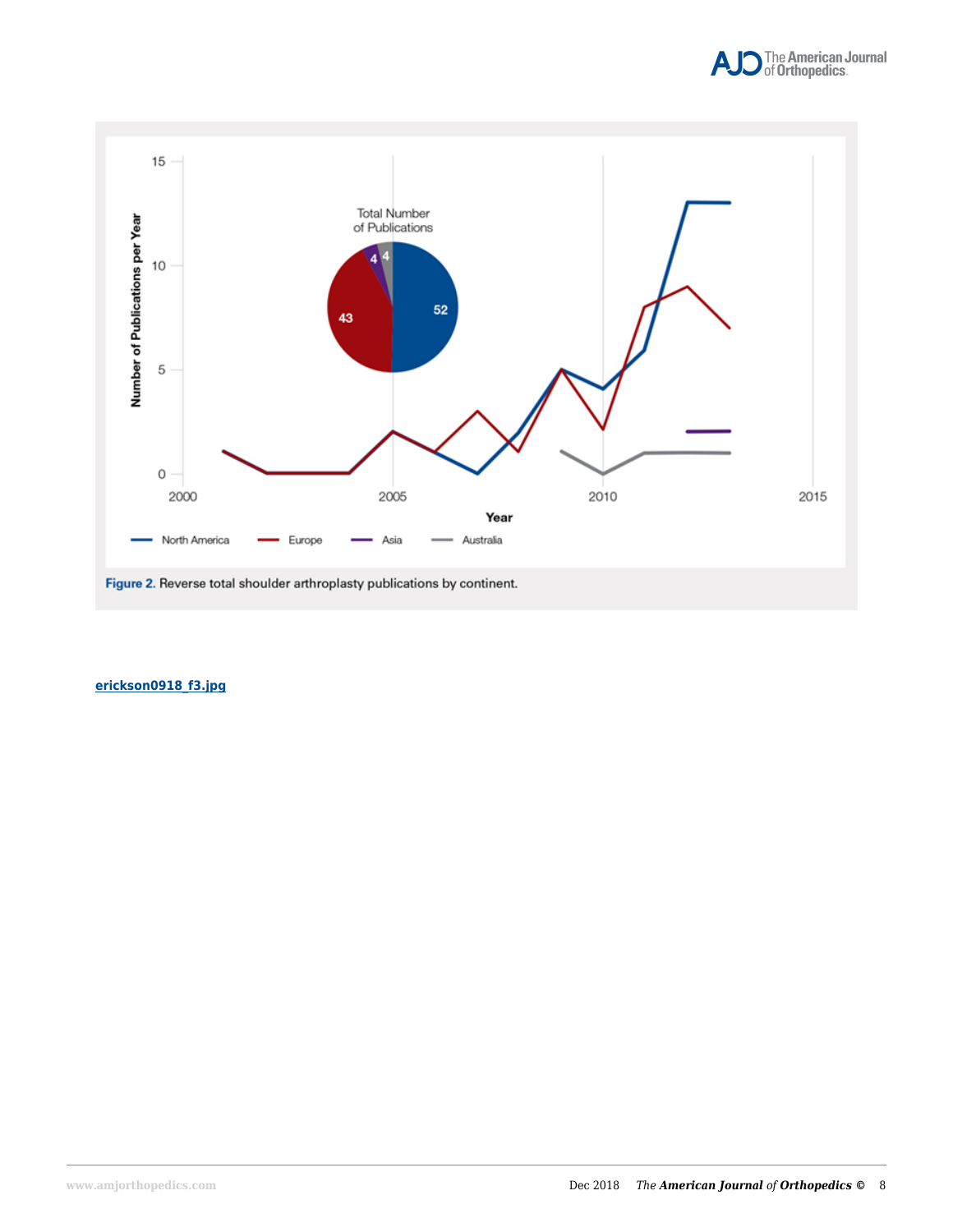



Figure 3. Level of evidence. There was no association between mean level of evidence with the year of publication ( $P = .296$ ).

**erickson0918\_f4.jpg**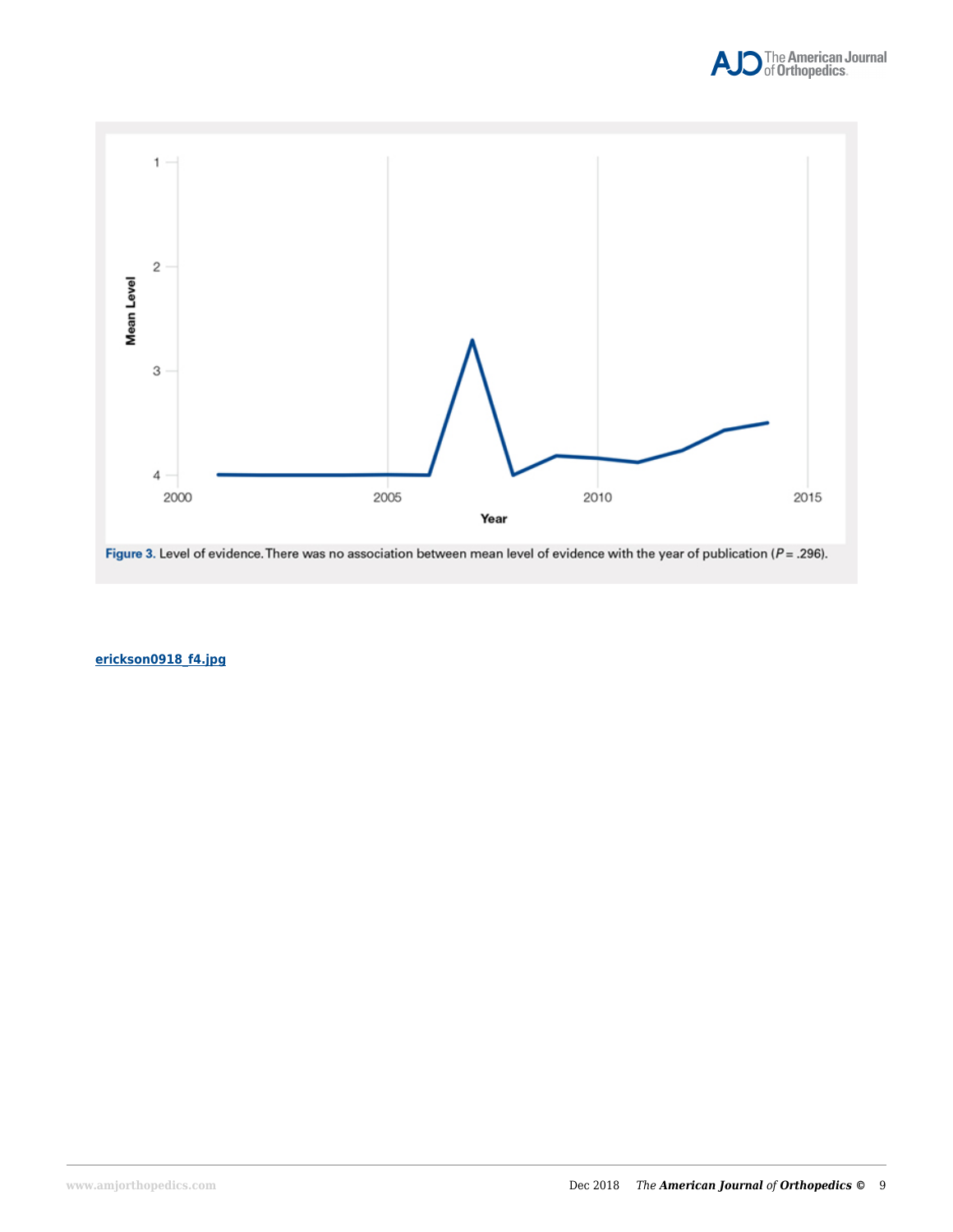



Figure 4. Modified Coleman Methodology Score (MCMS). MCMS decreased by a mean of 0.76 points with each increasing year  $(P = .037)$ .

|  | Table 1. Demographic Data by Continent |  |  |
|--|----------------------------------------|--|--|
|  |                                        |  |  |

|                                             | <b>North America</b> | <b>Europe</b>  | Asia       | Australia Total                                                  |            | P-value |
|---------------------------------------------|----------------------|----------------|------------|------------------------------------------------------------------|------------|---------|
| <b>Number of studies</b>                    | 52                   | 43             | 4          | 4                                                                | 103        |         |
| <b>Number of subjects</b>                   | 6158                 | 2609           | 51         | 155                                                              | 8973       |         |
| Level of evidence                           |                      |                |            |                                                                  |            | 0.693   |
| П                                           | $5(10\%)$            | 3(7%)          | $0(0\%)$   | $0(0\%)$                                                         | 8(8%)      |         |
| III                                         | 10 (19%)             | 4 (9%)         | $0(0\%)$   | 1(25%)                                                           | 15 (15%)   |         |
| IV                                          | 37 (71%)             | 36 (84%)       |            | 4 (100%) 3 (75%)                                                 | 80 (78%)   |         |
| <b>Mean MCMS</b>                            | $34.6 \pm 8.4$       | $40.2 \pm 8.0$ |            | $32.5$ 12.4 34.5 ± 6.6 36.9 ± 8.7 0.010                          |            |         |
| <b>Institutional collaboration</b>          |                      |                |            |                                                                  |            | 1.000   |
| Multi-center                                | 7(14%)               | 6 (14%)        | $0(0\%)$   | $0(0\%)$                                                         | 13 (13%)   |         |
| Single-center                               | 45 (86%)             | 37 (86%)       | $4(100\%)$ | $4(100\%)$                                                       | 90 (87%)   |         |
| <b>Financial conflict of interest</b>       |                      |                |            |                                                                  |            | 0.005   |
| Present                                     | 28 (54%)             | 15 (35%)       | $0(0\%)$   | $0(0\%)$                                                         | 43 (42%)   |         |
| Not present                                 | 19 (37%)             | 16 (37%)       | $4(100\%)$ | $4(100\%)$                                                       | 43 (42%)   |         |
| Not reported                                | $5(10\%)$            | 12 (28%)       | $0(0\%)$   | $0(0\%)$                                                         | 17 (17%)   |         |
| <b>Sex</b>                                  |                      |                |            |                                                                  |            | N/A     |
| Male                                        | 2157 (38%)           |                |            | 1026 (39%) 13 (25%) 61 (39%)                                     | 3257 (38%) |         |
| Female                                      | 3520 (62%)           |                |            | 1622 (61%) 38 (75%) 94 (61%)                                     | 5274 (62%) |         |
| Mean age (years)                            | $71.3 \pm 5.6$       |                |            | $70.1 \pm 7.9$ 68.1 $\pm$ 5.376.9 $\pm$ 3.0 70.9 $\pm$ 6.7 0.191 |            |         |
| Minimum age (mean across                    | $56.9 \pm 12.8$      |                |            | $52.8 \pm 15.762.8 \pm 6.268.0 \pm 12.155.6 \pm 14.30.160$       |            |         |
| studies)                                    |                      |                |            |                                                                  |            |         |
| <b>Maximum age (mean across</b><br>studies) | $82.1 \pm 8.6$       |                |            | $83.0 \pm 5.5$ 73.0 $\pm$ 9.485.0 $\pm$ 7.9 82.2 $\pm$ 7.6 0.079 |            |         |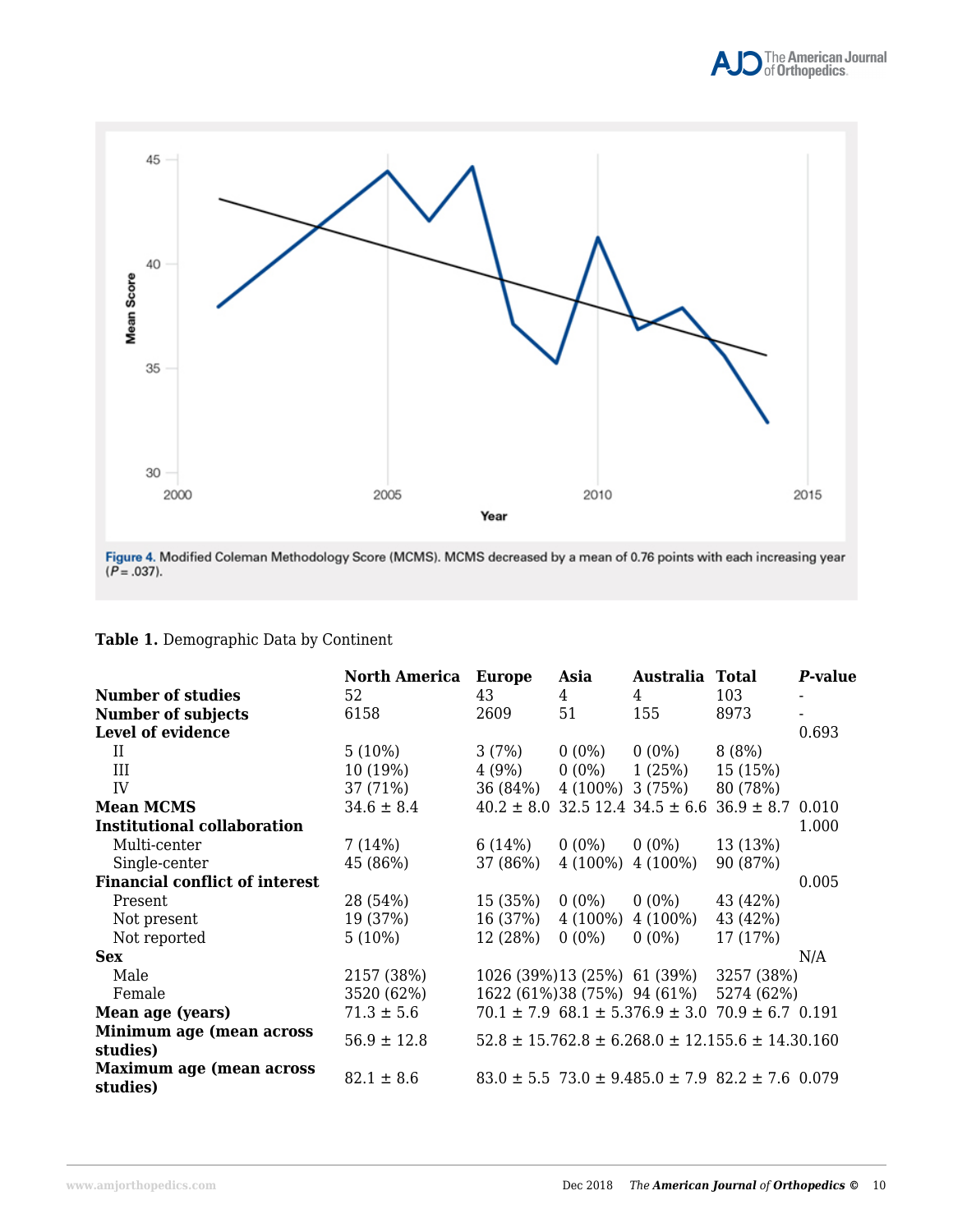

| Mean length of follow-up<br>(months) | $26.5 \pm 13.7$ | $43.1 \pm 21.729.4 \pm 7.934.2 \pm 16.634.3 \pm 19.3 \le 0.001$ |          |            |
|--------------------------------------|-----------------|-----------------------------------------------------------------|----------|------------|
| <b>Prosthesis type</b>               |                 |                                                                 |          | N/A        |
| Cemented                             | 988 (89%)       | 969 (72%) 0 (0%)                                                | 8 (16%)  | 1965 (78%) |
| Press fit                            | 120 (11%)       | 379 (28%) 0 (0%)                                                | 41 (84%) | 540 (22%)  |

Abbreviations: MCMS, Modified Coleman Methodology Score; N/A, not available.

**Table 2.** Number (Percent) of Studies With Each Indication by Continent

|                                                       | North America Europe Asia AustraliaTotal |                           |                    |                    |                | P-value |
|-------------------------------------------------------|------------------------------------------|---------------------------|--------------------|--------------------|----------------|---------|
| Rotator cuff arthropathy                              | 29 (56%)                                 | 19 (44%)3 (75%)3 (75%)    |                    |                    | 54 (52%) 0.390 |         |
| Osteoarthritis                                        | 4(8%)                                    | 10 (23%)1 (25%)1 (25%)    |                    |                    | 16 (16%) 0.072 |         |
| Rheumatoid arthritis                                  | 9(17%)                                   | 10 (23%)0 (0%) 2 (50%)    |                    |                    | 21 (20%) 0.278 |         |
| Post-traumatic arthritis                              | 3(6%)                                    | $5(12\%)$ 0 (0%) 1 (25%)  |                    |                    | 9(9%)          | 0.358   |
| Instability                                           | 6 (12%)                                  | 3(7%)                     |                    | $0(0\%) 1(25\%)$   | 10 (10%) 0.450 |         |
| Revision of previous RTSA for instability             | $5(10\%)$                                | $1(2\%)$                  |                    | $0(0\%) 1(25\%)$   | 7(7%)          | 0.192   |
| Infection                                             | 4(8%)                                    | $1(2\%)$                  |                    | $1(25\%)0(0\%)$    | 6(6%)          | 0.207   |
| Unclassified acute proximal humerus<br>fracture       | 9(17%)                                   | 5 (12%) 1 (25%)1 (25%)    |                    |                    | 16 (16%) 0.443 |         |
| Acute 2-part proximal humerus fracture                | $0(0\%)$                                 | $0(0\%)$                  | $0(0\%)$ 0 $(0\%)$ |                    | $0(0\%)$       | N/A     |
| Acute 3-part proximal humerus fracture                | 2(4%)                                    | $0(0\%)$                  |                    | $0(0\%)$ 0 $(0\%)$ | 2(2%)          | 0.574   |
| Acute 4-part proximal humerus fracture                | 5 (10%)                                  | $0(0\%)$                  | $0(0\%)$ 0 $(0\%)$ |                    | 5(5%)          | 0.183   |
| Acute 3- or 4-part proximal humerus                   | 6 (12%)                                  | 2(5%)                     | $0(0\%)$ 0 $(0\%)$ |                    | 8(8%)          | 0.635   |
| fracture                                              |                                          |                           |                    |                    |                |         |
| Revised from previous nonop proximal                  | 7(13%)                                   | 3(7%)                     |                    | $0(0\%)$ 0 $(0\%)$ | 10 (10%) 0.787 |         |
| humerus fracture                                      |                                          |                           |                    |                    |                |         |
| Revised from ORIF                                     | $1(2\%)$                                 | $1(2\%)$                  |                    | $0(0\%)$ $0(0\%)$  | 2(2%)          | 1.000   |
| Revised from CRPP                                     | $0(0\%)$                                 | $1(2\%)$                  |                    | $0(0\%)$ $0(0\%)$  | $1(1\%)$       | 0.495   |
| Revised from hemi                                     | 8 (15%)                                  | 4(9%)                     |                    | $0(0\%) 1(25\%)$   | 13 (13%) 0.528 |         |
| Revised from TSA                                      | 15 (29%)                                 | 11 (26%)0 (0%) 2 (50%)    |                    |                    | 28 (27%) 0.492 |         |
| Osteonecrosis                                         | 4(8%)                                    | $2(5\%)$ 1 $(25\%)0(0\%)$ |                    |                    | 7(7%)          | 0.401   |
| Pseudoparalysis irreparable tear without<br>arthritis | 20 (38%)                                 | 18 (42%)2 (50%)1 (25%)    |                    |                    | 41 (40%) 0.919 |         |
| Bone tumors                                           | $0(0\%)$                                 | $4(9.3\%) 0(0\%) 0(0\%)$  |                    |                    | 4(4%)          | 0.120   |
| Locked shoulder dislocation                           | $0(0\%)$                                 | $0(0\%)$ 1 (25%) $0(0\%)$ |                    |                    | $1(1\%)$       | 0.078   |

Abbreviations: CRPP, closed reduction and percutaneous pinning; ORIF, open reduction internal fixation; RTSA, reverse total shoulder arthroplasty; TSA, total shoulder arthroplasty.

**Table 3.** Number of Patients With Each Indication as Reported by Individual Studies by Continent

|                                           |      | North AmericaEuropeAsiaAustraliaTotal |    |     |      |
|-------------------------------------------|------|---------------------------------------|----|-----|------|
| Rotator cuff arthropathy                  | 4418 | 895                                   | 24 | 122 | 5459 |
| Osteoarthritis                            | 90   | 251                                   |    | 14  | 356  |
| Rheumatoid arthritis                      | 59   | 87                                    |    |     | 148  |
| Post-traumatic arthritis                  | 62   | 136                                   |    |     | 199  |
| Instability                               | 23   | 15                                    |    |     | 39   |
| Revision of previous RTSA for instability | 29   |                                       |    |     |      |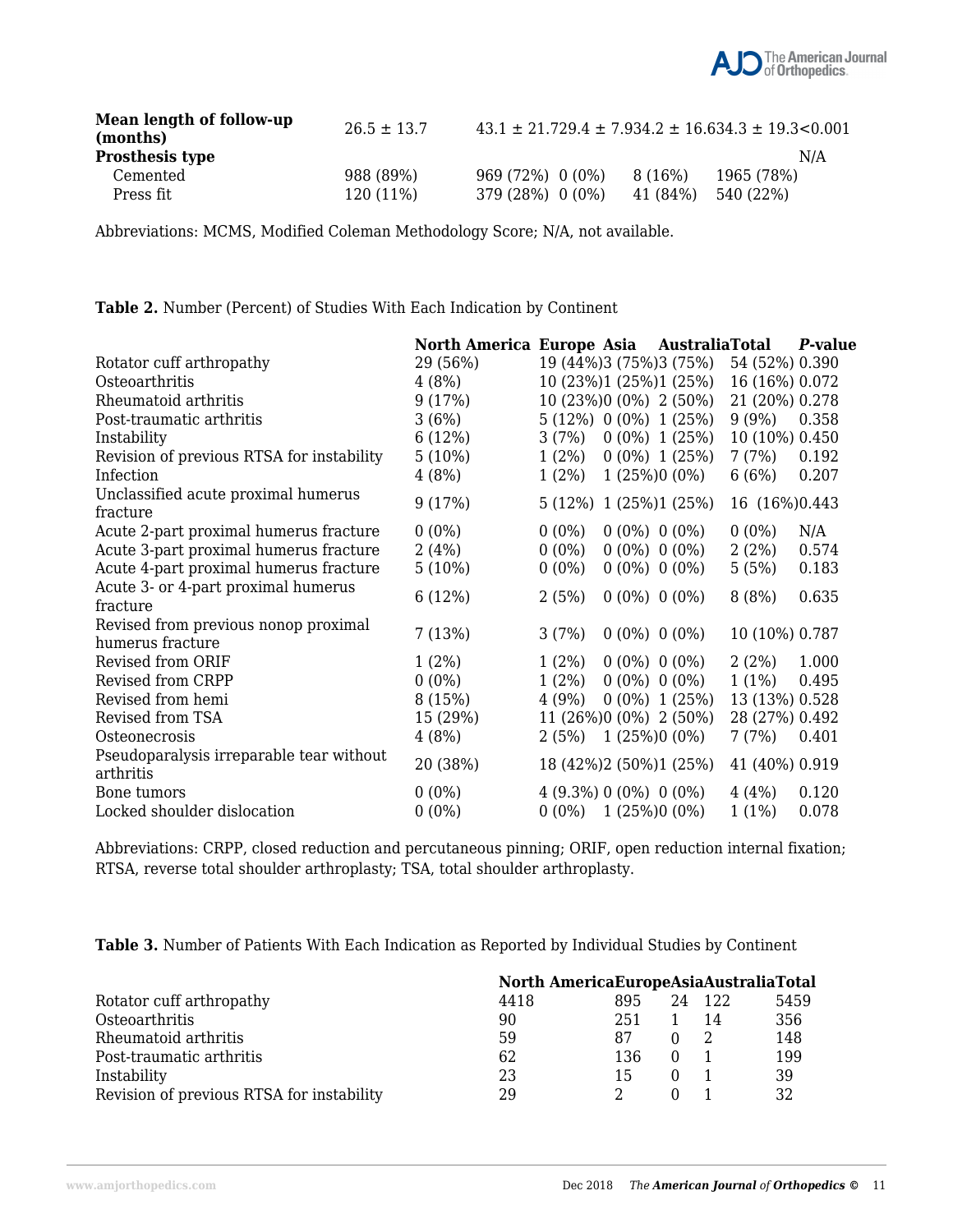

| Infection                                                | 28  | 11  |          |                | 41   |
|----------------------------------------------------------|-----|-----|----------|----------------|------|
| Unclassified acute proximal humerus fracture             | 42  | 30  | 4        | 8              | 84   |
| Acute 3-part proximal humerus fracture                   | 60  | 0   |          |                | 6    |
| Acute 4-part proximal humerus fracture                   | 42  |     |          |                | 42   |
| Acute 3- or 4-part proximal humerus fracture             | 92  | 46  |          |                | 138  |
| Revised from previous nonop proximal humerus fracture 43 |     | 53  | $^{(1)}$ |                | 96   |
| Revised from ORIF                                        |     | 9   |          |                | 12   |
| Revised from CRPP                                        |     | 3   |          |                |      |
| Revised from hemi                                        | 105 | 51  | $\theta$ |                | 157  |
| Revised from TSA                                         | 192 | 246 | 0        | 5              | 443  |
| Osteonecrosis                                            | 9   | 6   |          |                | 16   |
| Pseudoparalysis irreparable tear without arthritis       | 535 | 795 | 20       | $\mathfrak{D}$ | 1352 |
| Bone tumors                                              |     | 38  |          |                | 38   |
| Locked shoulder dislocation                              |     |     |          |                |      |

Abbreviations: CRPP, closed reduction and percutaneous pinning; ORIF, open reduction internal fixation; RTSA, reverse total shoulder arthroplasty; TSA, total shoulder arthroplasty.

#### **Table 4.** Outcomes by Continent

| Metric (number of studies)North AmericaEurope |                  | Asia             | <b>AustraliaP-value</b>  |                  |       |
|-----------------------------------------------|------------------|------------------|--------------------------|------------------|-------|
| <b>DASH</b>                                   |                  | 2                | $\mathbf{0}$             | $\mathbf{0}$     |       |
| Preoperative                                  | 54.0             | $62.0 \pm 8.5$   |                          |                  | 0.582 |
| Postoperative                                 | 24.0             | $32.0 \pm 2.8$   |                          |                  | 0.260 |
| Change                                        | $-30.0$          | $-30.0 \pm 11.3$ | $\overline{\phantom{a}}$ |                  | 1.000 |
| <b>SPADI</b>                                  | 2                | $\boldsymbol{0}$ | $\overline{0}$           | $\mathbf{0}$     |       |
| Preoperative                                  | $80.0 \pm 4.2$   |                  |                          |                  | N/A   |
| Postoperative                                 | $34.8 \pm 1.1$   |                  |                          |                  | N/A   |
| Change                                        | $-45.3 \pm 3.2$  |                  |                          |                  | N/A   |
| <b>Absolute constant</b>                      | $\overline{2}$   | 27               | $\theta$                 | $\mathbf{1}$     |       |
| Preopeartive                                  | $33.0 \pm 0.0$   | $28.2 \pm 7.1$   |                          | 20.0             | 0.329 |
| Postoperative                                 | $54.5 \pm 7.8$   | $62.9 \pm 9.0$   |                          | 65.0             | 0.432 |
| Change                                        | $+21.5 \pm 7.8$  | $+34.7 \pm 8.0$  |                          | $+45.0$          | 0.044 |
| <b>ASES</b>                                   | 13               | $\mathbf{0}$     | $\overline{2}$           | $\overline{0}$   |       |
| Preoperative                                  | $33.2 \pm 5.4$   |                  | $32.5 \pm 3.5$           |                  | 0.867 |
| Postoperative                                 | $73.9 \pm 6.8$   |                  | $75.7 \pm 10.8$ -        |                  | 0.752 |
| Change                                        | $+40.7 \pm 6.5$  |                  | $+43.2 \pm 14.4$         |                  | 0.670 |
| <b>UCLA</b>                                   | 3                | $\overline{2}$   | 1                        | $\theta$         |       |
| Preoperative                                  | $10.1 \pm 3.4$   | $11.2 \pm 5.7$   | 12.0                     |                  | 0.925 |
| Postoperative                                 | $24.5 \pm 3.1$   | $24.3 \pm 3.7$   | 24.0                     |                  | 0.991 |
| Change                                        | $+14.4 \pm 1.6$  | $+13.1 \pm 2.0$  | $+12.0$                  |                  | 0.524 |
| <b>KSS</b>                                    | $\boldsymbol{0}$ | $\mathbf{0}$     | $\overline{2}$           | $\overline{0}$   |       |
| Preopeartive                                  |                  |                  | $38.2 \pm 1.1$           |                  | N/A   |
| Postoperative                                 |                  |                  | $72.3 \pm 6.0$           |                  | N/A   |
| Change                                        |                  |                  | $+34.1 \pm 7.1$ -        |                  | N/A   |
| <b>SST-12</b>                                 | 12               | $\mathbf{1}$     | $\boldsymbol{0}$         | $\boldsymbol{0}$ |       |
| Preoperative                                  | $1.9 \pm 0.8$    | 1.2              |                          |                  | N/A   |
| Postoperative                                 | $7.1 \pm 1.5$    | 5.6              |                          |                  | N/A   |
| Change                                        | $+5.3 \pm 1.2$   | $+4.4$           |                          |                  | N/A   |
| <b>SF-12</b>                                  | 1                | $\mathbf{0}$     | $\mathbf{0}$             | $\mathbf{0}$     |       |
| Preoperative                                  | 34.5             |                  |                          |                  | N/A   |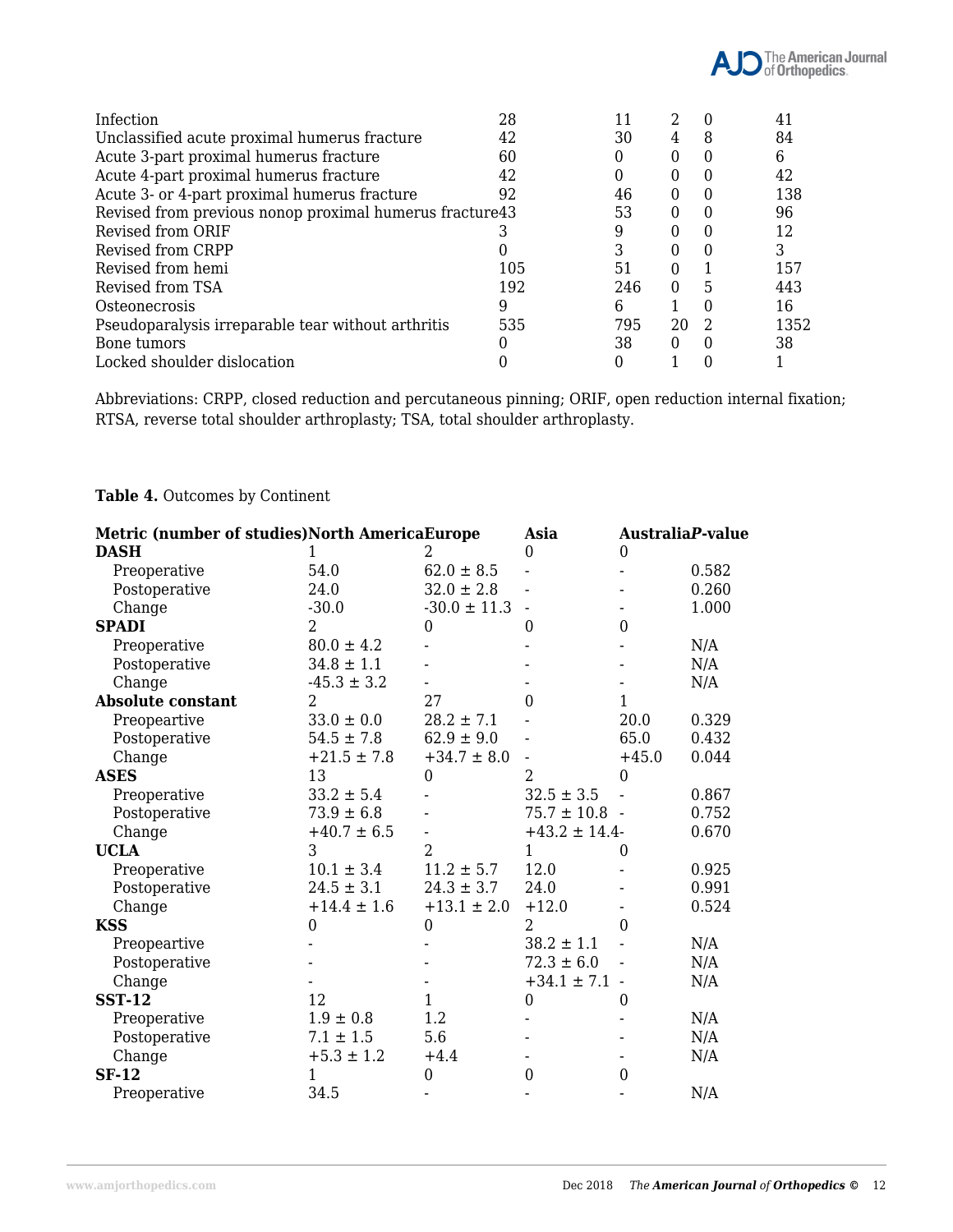| Postoperative  | 38.5             |                          |                  |                  | N/A |
|----------------|------------------|--------------------------|------------------|------------------|-----|
| Change         | $+4.0$           |                          |                  |                  | N/A |
| <b>SSV</b>     | 0                | 5                        | $\mathbf{0}$     | $\mathbf{0}$     |     |
| Preopeartive   |                  | $22.0 \pm 7.4$           |                  |                  | N/A |
| Postoperative  |                  | $63.4 \pm 7.9$           |                  |                  | N/A |
| Change         |                  | $+41.4 \pm 2.1$          |                  |                  | N/A |
| $EQ-5D$        | $\mathbf{0}$     | $\overline{2}$           | $\boldsymbol{0}$ | $\mathbf{0}$     |     |
| Preoperative   |                  | $0.5 \pm 0.2$            |                  |                  | N/A |
| Postoperative  |                  | $0.8 \pm 0.1$            |                  |                  | N/A |
| Change         |                  | $+0.3 \pm 0.1$           |                  |                  | N/A |
| <b>OOS</b>     | $\mathbf{1}$     | $\mathbf{0}$             | $\mathbf{0}$     | $\mathbf{0}$     |     |
| Preoperative   | 24.7             |                          |                  |                  | N/A |
| Postoperative  | 14.9             |                          |                  |                  | N/A |
| Change         | $-9.9$           |                          |                  |                  | N/A |
| Rowe           | $\mathbf{0}$     | $\mathbf{1}$             | $\boldsymbol{0}$ | $\mathbf{0}$     |     |
| Preoperative   |                  | 50.2                     |                  |                  | N/A |
| Postoperative  |                  | 82.1                     |                  |                  | N/A |
| Change         |                  | 31.9                     |                  |                  | N/A |
| <b>Oxford</b>  | $\boldsymbol{0}$ | $\overline{2}$           | $\theta$         | $\mathbf{0}$     |     |
| Preoperative   |                  | $119.9 \pm 138.8$        |                  |                  | N/A |
| Postoperative  |                  | $39.9 \pm 3.3$           |                  |                  | N/A |
| Change         |                  | $-80.6 \pm 142.2$        |                  |                  | N/A |
| Penn           | $\mathbf{1}$     | $\boldsymbol{0}$         | $\boldsymbol{0}$ | $\boldsymbol{0}$ |     |
| Preoperative   | 24.9             |                          |                  |                  | N/A |
| Postoperative  | 66.4             |                          |                  |                  | N/A |
| Change         | $+41.5$          |                          |                  |                  | N/A |
| <b>VAS</b>     | 10               | $\mathbf{1}$             | $\mathbf{1}$     | $\mathbf{1}$     |     |
| Preoperative   | $6.6 \pm 0.8$    | 7.0                      | 8.4              | 7.0              | N/A |
| Postoperative  | $2.0 \pm 0.7$    | 1.0                      | 0.8              | 0.8              | N/A |
| Change         | $-4.6 \pm 0.8$   | $-6.0$                   | $-7.6$           | $-6.2$           | N/A |
| SF-36 physical | $\overline{2}$   | $\boldsymbol{0}$         | $\boldsymbol{0}$ | $\boldsymbol{0}$ |     |
| Preoperative   | $32.7 \pm 1.2$   |                          |                  |                  | N/A |
| Postoperative  | $39.6 \pm 4.0$   |                          |                  |                  | N/A |
| Change         | $+7.0 \pm 2.8$   | $\overline{\phantom{0}}$ | $\blacksquare$   |                  | N/A |
| SF-36 mental   | $\overline{2}$   | $\boldsymbol{0}$         | $\mathbf{0}$     | $\boldsymbol{0}$ |     |
| Preoperative   | $43.6 \pm 2.8$   |                          |                  |                  | N/A |
| Postoperative  | $48.1 \pm 1.0$   |                          |                  |                  | N/A |
| Change         | $+4.5 \pm 1.8$   |                          |                  |                  | N/A |

Abbreviations: ASES, American Shoulder and Elbow Surgeon score; DASH, Disability of the Arm, Shoulder, and Hand; EQ-5D, EuroQol-5 Dimension; KSS, Korean Shoulder Scoring system; N/A, not available; OOS, Orthopaedic Outcome Score; SF, short form; SPADI, Shoulder Pain and Disability Index; SST, Simple Shoulder Test; SSV, Subjective Shoulder Value; UCLA, University of California, Los Angeles; VAS, visual analog scale.

**Table 5**. Shoulder Range of Motion, by Continent

| Metric (number of studies) North America Europe |                 |                           |  | Asia AustraliaP-value |       |
|-------------------------------------------------|-----------------|---------------------------|--|-----------------------|-------|
| Flexion                                         | 18 -            | $-22$                     |  |                       |       |
| Preoperative                                    | $57.6 \pm 17.9$ | $65.5 \pm 17.2$ 91.0 30.0 |  |                       | 0.060 |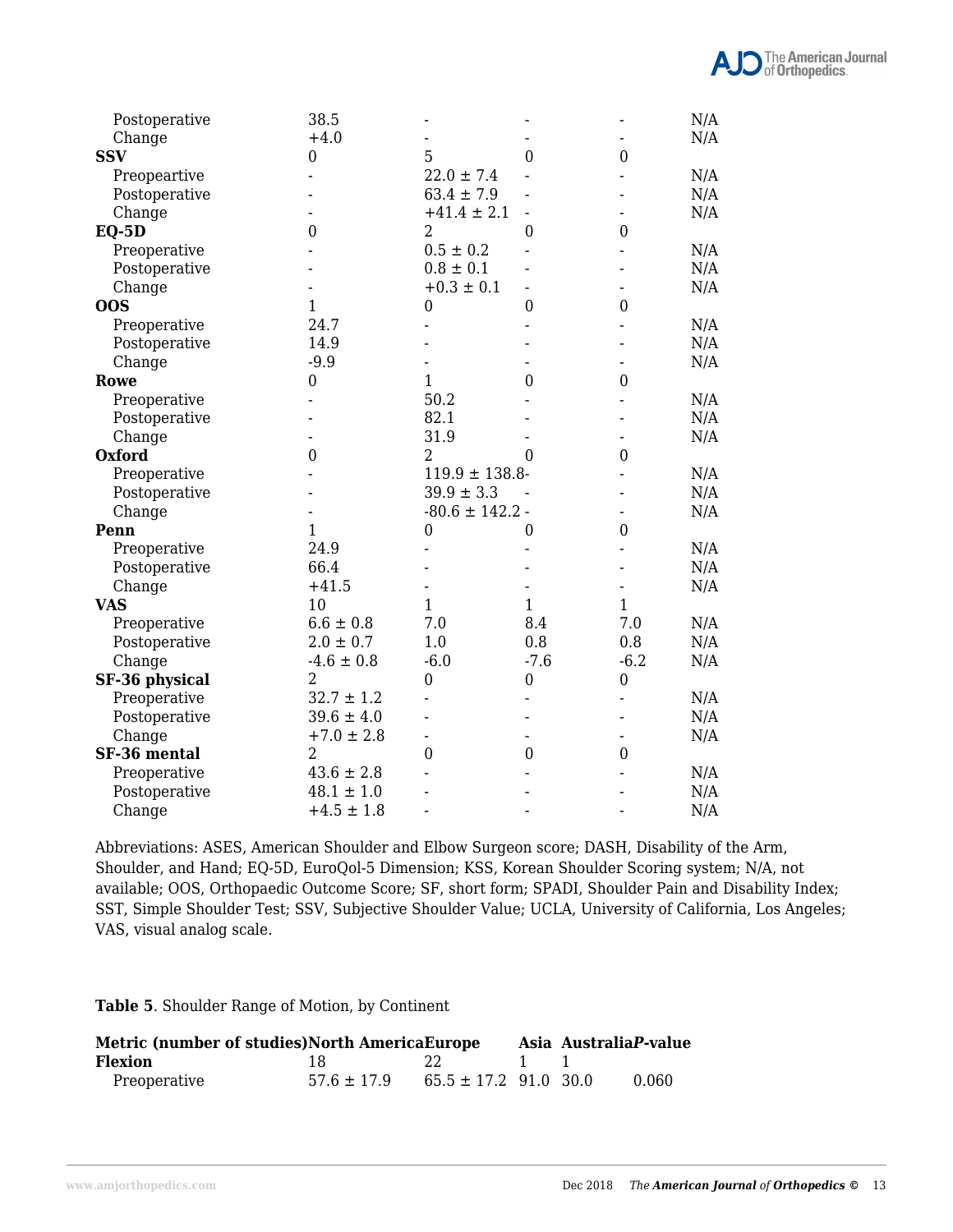

| Postoperative            | $126.6 \pm 14.4$ | $121.8 \pm 19.0133.0150.0$                 | 0.360   |
|--------------------------|------------------|--------------------------------------------|---------|
| Change                   | $+69.0 \pm 24.5$ | $+56.3 \pm 11.3 + 42.0120.0$               | 0.004   |
| Abduction                | 11               | 12                                         |         |
| Preoperative             | $53.7 \pm 25.0$  | $52.0 \pm 19.0$ 88.0 -                     | 0.311   |
| Postoperative            | $109.3 \pm 15.1$ | $105.4 \pm 19.8131.0$                      | 0.386   |
| Change                   | $55.5 \pm 25.5$  | $53.3 \pm 8.3$<br>43.0 -                   | 0.804   |
| <b>External rotation</b> | 17               | 19<br>0<br>$\Omega$                        |         |
| Preoperative             | $19.4 \pm 9.9$   | $11.2 \pm 6.1$<br>$\overline{\phantom{a}}$ | 0.005   |
| Postoperative            | $34.1 \pm 13.3$  | $19.3 \pm 8.9$<br>$\sim$                   | < 0.001 |
| Change                   | $+14.7 \pm 13.2$ | $+8.1 \pm 8.5$                             | 0.079   |

### **References**

### **References**

#### References

1. Boileau P, Moineau G, Roussanne Y, O'Shea K. Bony increased-offset reversed shoulder arthroplasty: minimizing scapular impingement while maximizing glenoid fixation. *Clin Orthop Relat Res*. 2011;469(9):2558-2567. doi:10.1007/s11999-011-1775-4.

2. Gupta AK, Harris JD, Erickson BJ, et al. Surgical management of complex proximal humerus fractures-a systematic review of 92 studies including 4,500 patients. *J Orthop Trauma*. 2014;29(1):54-59.

3. Cazeneuve JF, Cristofari DJ. Grammont reversed prosthesis for acute complex fracture of the proximal humerus in an elderly population with 5 to 12 years follow-up. *Orthop Traumatol Surg Res*. 2014;100(1):93-97. doi:10.1016/j.otsr.2013.12.005.

4. Clark JC, Ritchie J, Song FS, et al. Complication rates, dislocation, pain, and postoperative range of motion after reverse shoulder arthroplasty in patients with and without repair of the subscapularis. *J Shoulder Elbow Surg*. 2012;21(1):36-41. doi:10.1016/j.jse.2011.04.009.

5. De Biase CF, Delcogliano M, Borroni M, Castagna A. Reverse total shoulder arthroplasty: radiological and clinical result using an eccentric glenosphere. *Musculoskelet Surg*. 2012;96(suppl 1):S27-SS34. doi:10.1007/s12306-012-0193-4.

6. Al-Hadithy N, Domos P, Sewell MD, Pandit R. Reverse shoulder arthroplasty in 41 patients with cuff tear arthropathy with a mean follow-up period of 5 years. *J Shoulder Elbow Surg*. 2014;23(11):1662-1668. doi:10.1016/j.jse.2014.03.001.

7. Ross M, Hope B, Stokes A, Peters SE, McLeod I, Duke PF. Reverse shoulder arthroplasty for the treatment of three-part and four-part proximal humeral fractures in the elderly. *J Shoulder Elbow Surg*. 2015;24(2):215-222. doi:10.1016/j.jse.2014.05.022.

8. Mulieri P, Dunning P, Klein S, Pupello D, Frankle M. Reverse shoulder arthroplasty for the treatment of irreparable rotator cuff tear without glenohumeral arthritis. *J Bone Joint Surg Am*. 2010;92(15):2544-2556. doi:10.2106/JBJS.I.00912.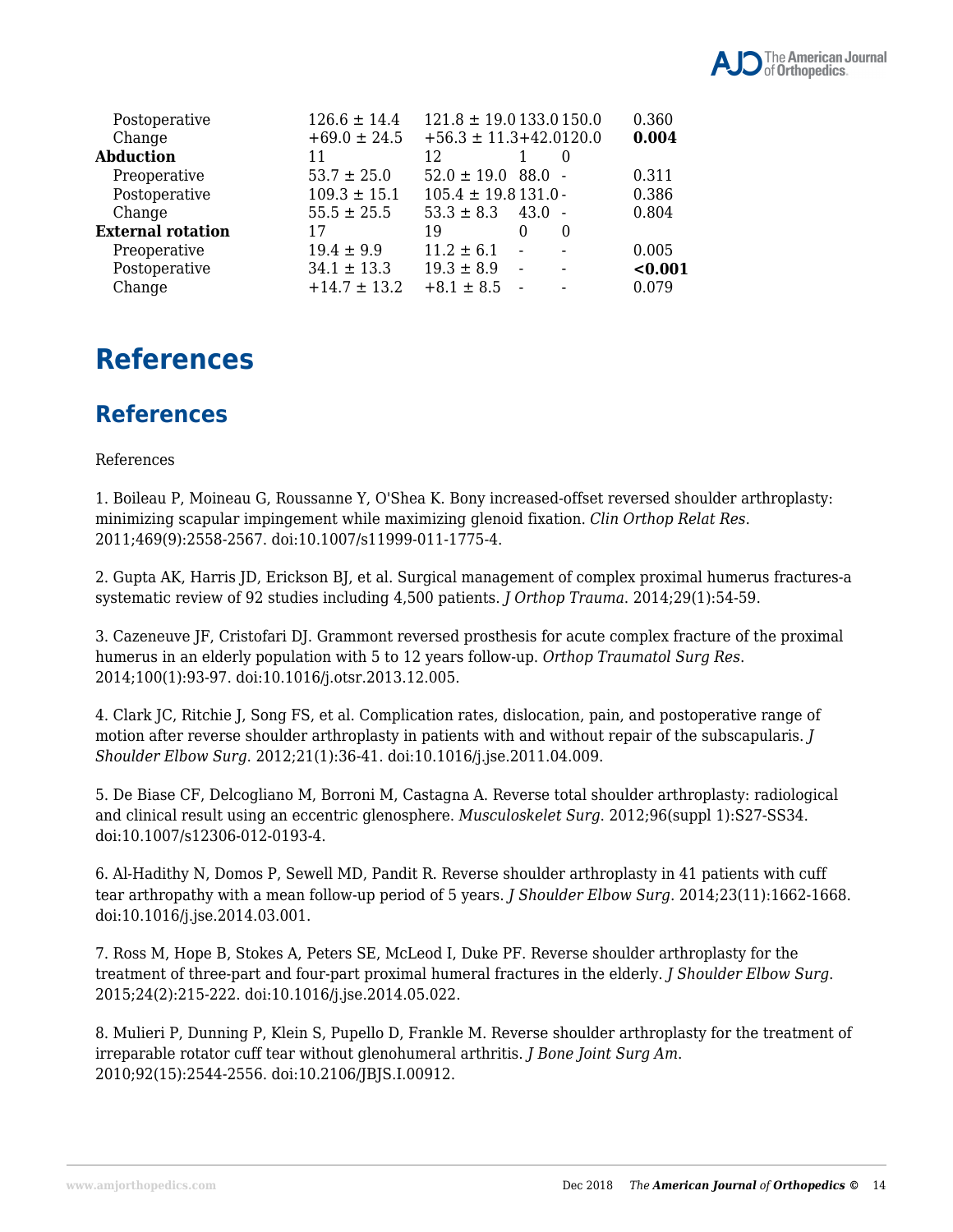9. Erickson BJ, Frank RM, Harris JD, Mall N, Romeo AA. The influence of humeral head inclination in reverse total shoulder arthroplasty: a systematic review. *J Shoulder Elbow Surg*. 2015;24(6):988-993. doi:10.1016/j.jse.2015.01.001.

10. Schairer WW, Nwachukwu BU, Lyman S, Craig EV, Gulotta LV. National utilization of reverse total shoulder arthroplasty in the United States. *J Shoulder Elbow Surg*. 2015;24(1):91-97. doi:10.1016/j.jse.2014.08.026.

11. Kim SH, Wise BL, Zhang Y, Szabo RM. Increasing incidence of shoulder arthroplasty in the United States. *J Bone Joint Surg Am*. 2011;93(24):2249-2254. doi:10.2106/JBJS.J.01994.

12. Liberati A, Altman DG, Tetzlaff J, et al. The PRISMA statement for reporting systematic reviews and meta-analyses of studies that evaluate health care interventions: explanation and elaboration. *J Clin Epidemiol*. 2009;62(10):e1-e34. doi:10.1016/j.jclinepi.2009.06.006.

13. University of York Centre for Reviews and Dissemination, National Institute for Health Research. PROSPERO International prospective register of systematic reviews. University of York Web site. http://www.crd.york.ac.uk/PROSPERO/. Accessed November 1, 2016.

14. Oxford Centre for Evidence-based Medicine – Levels of evidence (March 2009). University of Oxford Web site: https://www.cebm.net/2009/06/oxford-centre-evidence-based-medicine-levels-evidence-march-2009/. Accessed November 1, 2016.

15. Cowan J, Lozano-Calderón S, Ring D. Quality of prospective controlled randomized trials. Analysis of trials of treatment for lateral epicondylitis as an example. *J Bone Joint Surg Am*. 2007;89(8):1693-1699. doi:10.2106/JBJS.F.00858.

16. Frankle M, Levy JC, Pupello D, et al. The reverse shoulder prosthesis for glenohumeral arthritis associated with severe rotator cuff deficiency. A minimum two-year follow-up study of sixty patients surgical technique. *J Bone Joint Surg Am*. 2006;88(suppl 1 Pt 2):178-190. doi:10.2106/JBJS.F.00123.

17. Werner CM, Steinmann PA, Gilbart M, Gerber C. Treatment of painful pseudoparesis due to irreparable rotator cuff dysfunction with the Delta III reverse-ball-and-socket total shoulder prosthesis. *J Bone Joint Surg Am*. 2005;87(7):1476-1486. doi:10.2106/JBJS.D.02342.

18. Peppers TA, Jobe CM, Dai QG, Williams PA, Libanati C. Fixation of humeral prostheses and axial micromotion. *J Shoulder Elbow Surg*. 1998;7(4):414-418. doi:10.1016/S1058-2746(98)90034-9.

19. Wiater JM, Moravek JE Jr, Budge MD, Koueiter DM, Marcantonio D, Wiater BP. Clinical and radiographic results of cementless reverse total shoulder arthroplasty: a comparative study with 2 to 5 years of follow-up. *J Shoulder Elbow Surg*. 2014;23(8):1208-1214. doi:10.1016/j.jse.2013.11.032.

20. Nowinski RJ, Gillespie RJ, Shishani Y, Cohen B, Walch G, Gobezie R. Antibiotic-loaded bone cement reduces deep infection rates for primary reverse total shoulder arthroplasty: a retrospective, cohort study of 501 shoulders. *J Shoulder Elbow Surg*. 2012;21(3):324-328. doi:10.1016/j.jse.2011.08.072.

21. Favard L, Levigne C, Nerot C, Gerber C, De Wilde L, Mole D. Reverse prostheses in arthropathies with cuff tear: are survivorship and function maintained over time? *Clin Orthop Relat Res*. 2011;469(9):2469-2475. doi:10.1007/s11999-011-1833-y.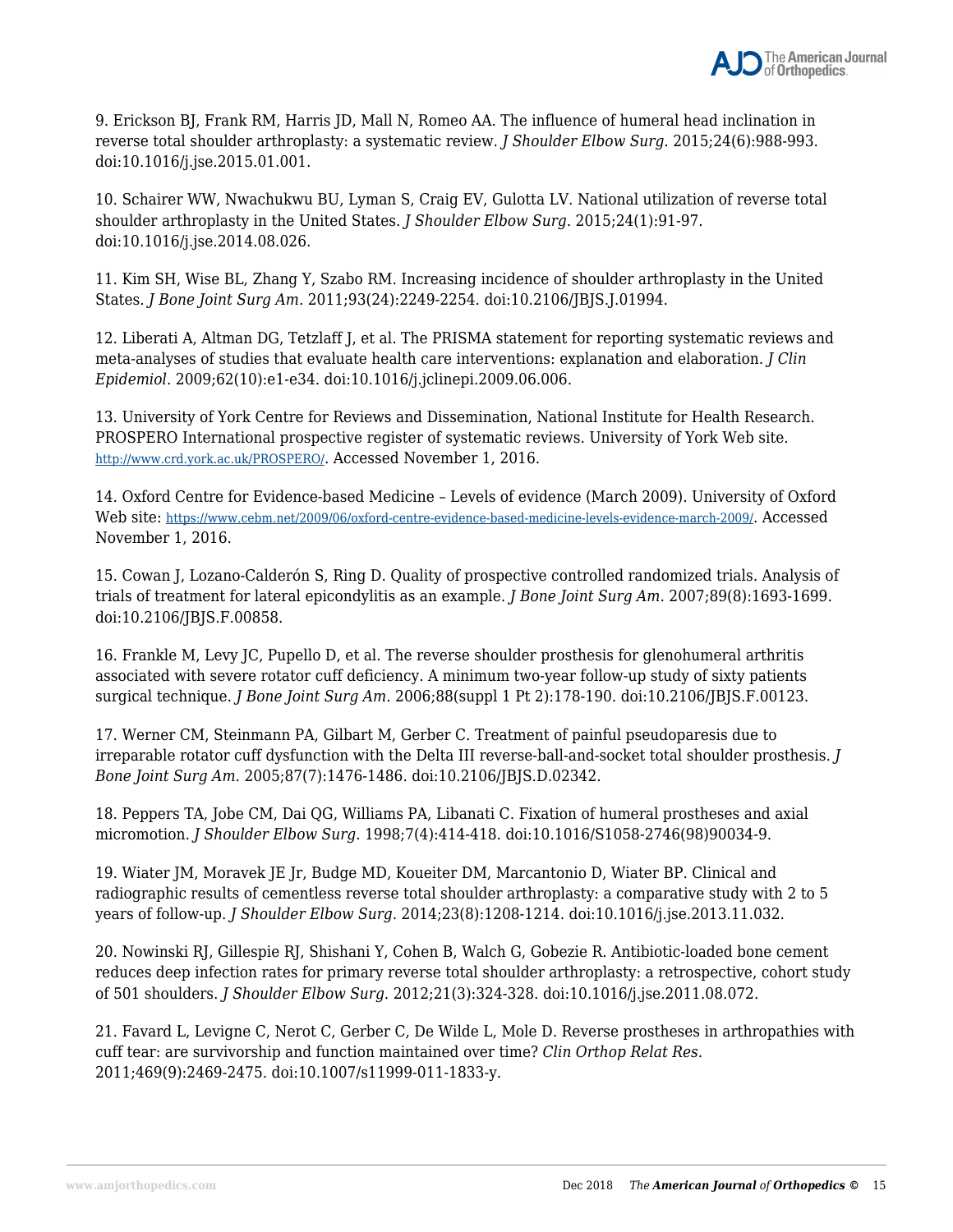

22. Naveed MA, Kitson J, Bunker TD. The Delta III reverse shoulder replacement for cuff tear arthropathy: a single-centre study of 50 consecutive procedures. *J Bone Joint Surg Br.* 2011;93(1):57-61. doi:10.1302/0301-620X.93B1.24218.

23. Ponce BA, Oladeji LO, Rogers ME, Menendez ME. Comparative analysis of anatomic and reverse total shoulder arthroplasty: in-hospital outcomes and costs. *J Shoulder Elbow Surg*. 2015;24(3):460-467. doi:10.1016/j.jse.2014.08.016.

24. Coe MP, Greiwe RM, Joshi R, et al. The cost-effectiveness of reverse total shoulder arthroplasty compared with hemiarthroplasty for rotator cuff tear arthropathy. *J Shoulder Elbow Surg*. 2012;21(10):1278-1288. doi:10.1016/j.jse.2011.10.010.

25. Renfree KJ, Hattrup SJ, Chang YH. Cost utility analysis of reverse total shoulder arthroplasty. *J Shoulder Elbow Surg*. 2013;22(12):1656-1661. doi:10.1016/j.jse.2013.08.002.

26. Chalmers PN, Slikker W, 3rd, Mall NA, et al. Reverse total shoulder arthroplasty for acute proximal humeral fracture: comparison to open reduction-internal fixation and hemiarthroplasty. *J Shoulder Elbow Surg*. 2014;23(2):197-204. doi:10.1016/j.jse.2013.07.044.

27. Steen BM, Cabezas AF, Santoni BG, et al. Outcome and value of reverse shoulder arthroplasty for treatment of glenohumeral osteoarthritis: a matched cohort. *J Shoulder Elbow Surg*. 2015;24(9):1433-1441. doi:10.1016/j.jse.2015.01.005.

## **Multimedia**

## **Product Guide**

**Product Guide**

- STRATAFIX™ Symmetric PDS™ Plus Knotless Tissue Control Device
- STRATAFIX<sup>™</sup> Spiral Knotless Tissue Control Device
- BioComposite SwiveLock Anchor
- BioComposite SwiveLock C, with White/Black TigerTape™ Loop

### **Citation**

Brandon J. Erickson, MD Daniel D. Bohl, MD, MPH Brian J. Cole, MBA, MD Nikhil N. Verma, MD Gregory Nicholson, MD Anthony A. Romeo, MD and Joshua D. Harris, MD . Reverse Total Shoulder Arthroplasty: Indications and Techniques Across the World. Am J Orthop.

<sup>×</sup> ×